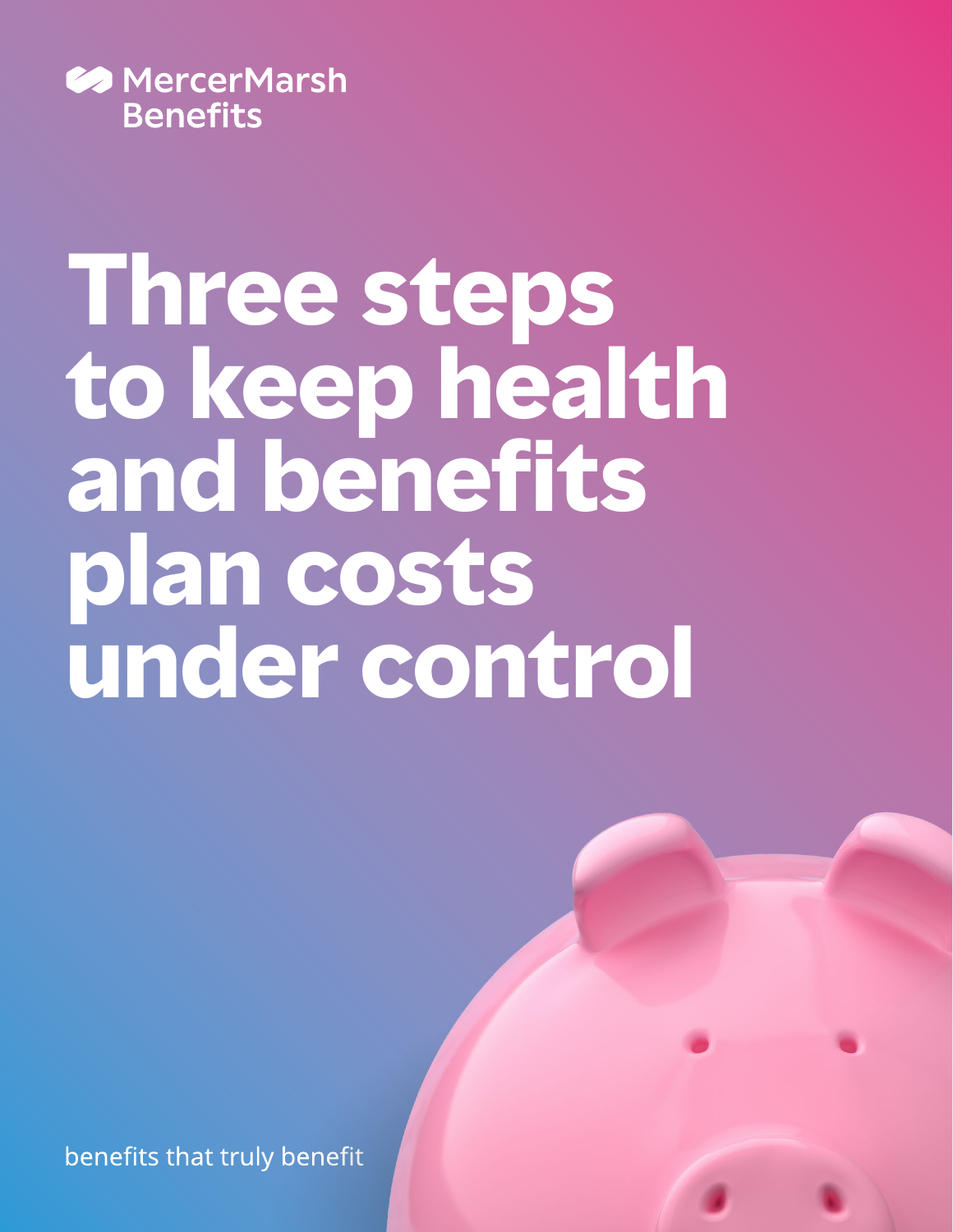**We've learned how critical employee health is for business success. But mounting costs mean organizations must balance cost control with [managing people risks.](https://www.mercer.ca/en/our-thinking/health/mmb-managing-risks-for-workforce-and-business-resilience.html) Here we set out three steps to make sure you're protecting your most valuable asset without breaking your budget.**

There's no questioning that the cost of health and benefits plans is increasing rapidly. And while the pandemic meant a slight dip to the level of cost escalation, our research shows that, on average, medical costs outpace general inflation by close to three times.

The pandemic may mean an even sharper rise in costs as the cancellation of many elective procedures and a dip in preventive and emergency treatment lead to worsening health conditions in the immediate and long term.

Unsurprisingly, businesses are urgently seeking ways to economize and improve efficiencies in their health-related plans. Employers must take quick action to modernize, optimizing value to ensure programs are both cost-effective and encourage and improve employee health.

Achieving this means addressing three key areas:

#### **1. Dealing with poor plan design (design for value)**



Misdiagnoses, complications, and hospital-borne infections are just some of the consequences of poor initial care that add unnecessary cost and degrade the patient experience and outcomes. Not only is the employer paying for medical wastage, disability, and absence, but employees are left worse off, with some experiencing a decrease in quality or even length of life.

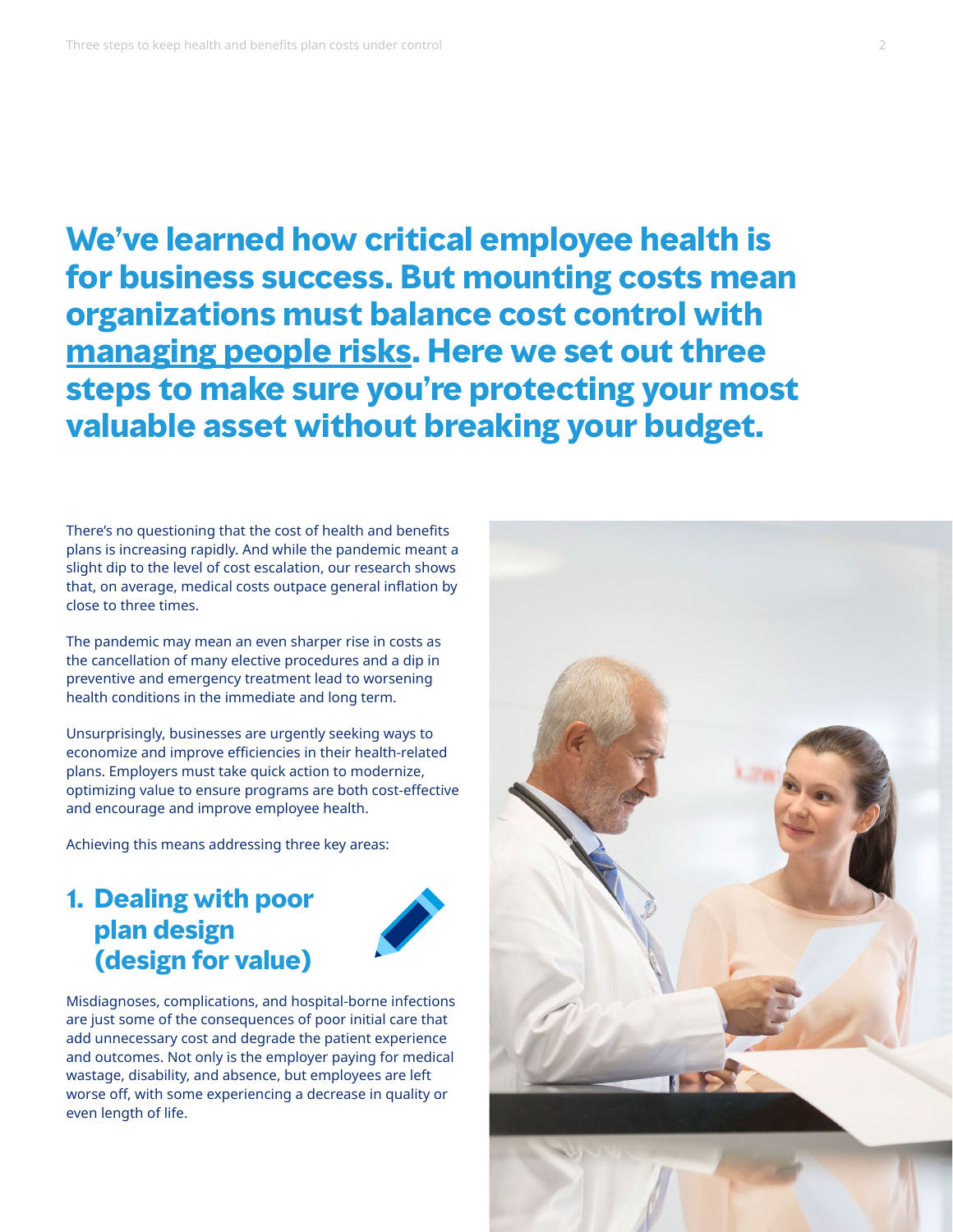Plan design is crucial for containing costs by guiding employees toward quality, cost-effective providers.

#### Consider:

- Giving immediate access like virtual care avoids wait time and time away from work, therefore improving productivity.
- Encouraging prevention through design (e.g. coverage for vaccines, smoking cessation products, anti-obesity drugs etc.).
- Evaluating insurers based on health and disability claims management and provider network monitoring.
- Cost-sharing techniques like deductibles, co-payments and coinsurance (ideally tiered in a way that encourage best practice, cost effective care).
- Defined contribution approaches that share costs with employees while broadening choices.
- The role of individual plans through voluntary insurance.

### **2. Creating a datadriven approach that promotes a [healthy workforce](https://www.mercer.ca/en/our-thinking/health/mmb-managing-employee-health-and-safety.html)  [\(manage health risk\)](https://www.mercer.ca/en/our-thinking/health/mmb-managing-employee-health-and-safety.html)**

Circulatory, gastrointestinal, and respiratory conditions, largely related to lifestyle choices, continue to drive the top claims by cost and frequency.<sup>1</sup> Meanwhile 60% of plan members reported having been diagnosed with at least one chronic condition.2

All good risk management plans contain strategies to eliminate intrinsic threats, and healthcare should be no different. Understanding the risk profile of your employees and their dependents — and managing these through datadriven initiatives – can have a significant long-term impact on costs.

Consider (confidential, voluntary, and personalized where appropriate):

- Health promotion health culture, education, vaccinations, illness, and injury prevention initiatives.
- Supports for people at risk of illness due to lifestyle, family history, and/or working environment.
- Supports for people with medical conditions to halt or stem the progression of disease.
- Managing high-cost claimants optimizing care and, where possible, getting them back into productive work.

Done right, these can deliver empathy and economic benefits simultaneously. Putting your current health profile and management measures under the microscope can help you determine the gaps and inefficiencies in your program.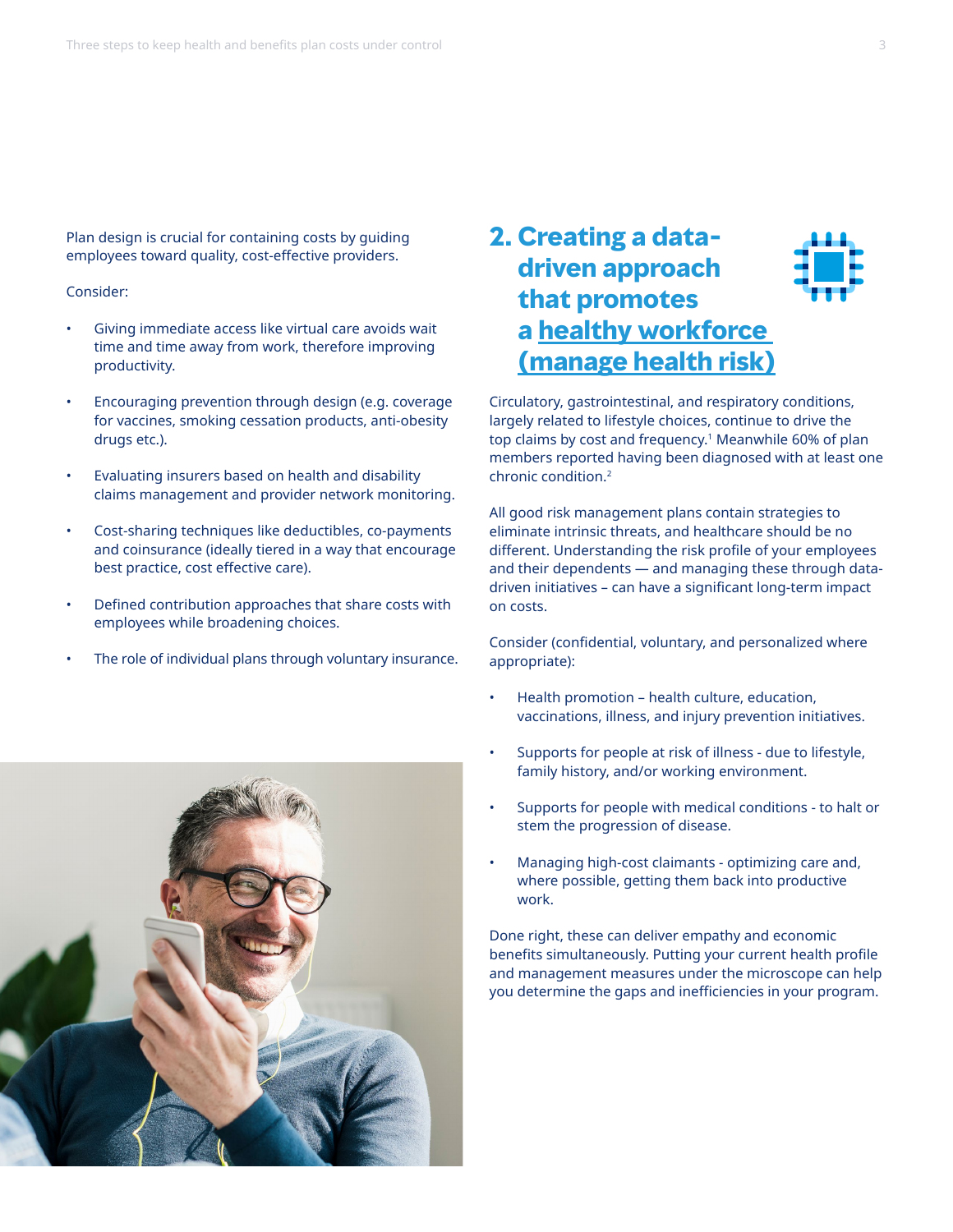#### **3. Eliminating inefficiencies through smart financing and placement (drive efficiencies)**

You need to ensure that you are eliminating redundant or duplicate benefits by consolidating and harmonizing plans.

At the same time, managing wastage is a critical component of cost containment, as plans can involve significant frictional costs such as administration, profit and risk charges. Your broker will use various techniques to manage this and should have insight into financial factors influencing rates.

You may wish to consider loyalty-based approaches that provide price concessions in return for longer contract terms or obtaining competitive pricing through volume discount.

Other solutions include:

- Alternative risk transfer approaches, such as selfinsurance, use of stop-loss limits and large amount/ durational polling.
- Adjudication and case-management protocols to minimize fraud, ensure expenses are medically necessary and claims paid are reasonable.
- Service level agreements and audits, which can often identify sources of fraud or abuse and opportunities for tighter claims controls (e.g. opioids, diabetic supplies etc.).

## **Conclusion**

**The COVID-19 pandemic is pushing cost management up the corporate agenda, but achieving this means going beyond the status quo of simply challenging prices at renewal, which will only control costs in the short term.**

**Employers that are serious about managing expenditures need a multipronged approach over several years that targets the three core levers for cost containment: Designing for value, managing health risks and driving efficiencies. Only then, can you create cost-effective benefits plans that truly benefit employees.**

**1. Mercer Marsh Benefits. MMB Health Trends: 2020 Insurer Perspective, 2020**

**2. Benefits Canada Healthcare Survey, 2021**